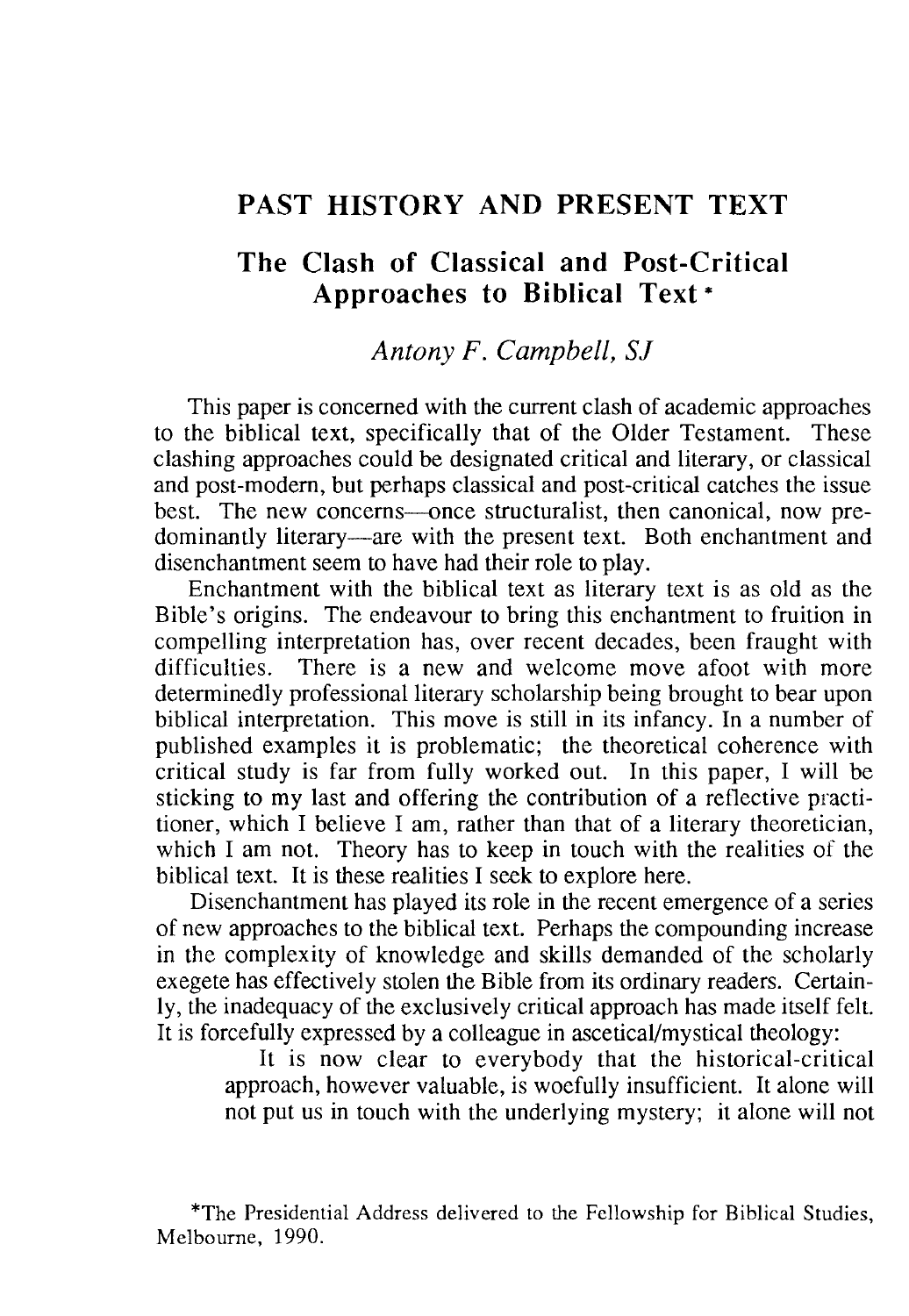bring us to those eternal realities towards which the Scriptures point; it alone will not enrich our lives with mysticism.<sup>1</sup>

The key here is the phrase, "it alone". The historical-critical approach is valuable and often indispensable; but it is not the be-all and end-all of exegesis or biblical study. The question remains: once critical study has robbed us of our first innocence, is there a literary innocence which may be legitimately regained?

Naturally, individual studies vary. Among the examples of recent approaches there is reason to question whether in their essential functioning some have returned to a pre-critical position, or whether we are witnessing a further development in the sequence of critical disciplines (i.e., text, source, form, tradition, and redaction criticism), or whether again some are signalling a genuinely post-critical phase in the study of the biblical text. Significant shifts have occurred. The cultural mindset which dominated the disciplines of biblical interpretation had its roots in the early nineteenth century and in developments in the classical and historical disciplines. Literary approaches to the task of biblical interpretation, with their roots in the late twentieth century, are having a significant impact on this formerly dominant cultural mindset. Some shifts can be sketched, without attempting to be exhaustive.

## *Significant Shifts*

#### 1. SHIFT IN ATTITUDE TOWARDS THE AIM OF INTERPRETATION

Once upon a time, it was said that the aim of critical interpretation was "to determine what the writer intended to say and the first readers could and must have understood."2 Nowadays, I would prefer to say that it is to determine the meaning of the text-in other words, what the text says.<sup>3</sup>

Ideological issues aside, experience has taught that this change of language brings with it a change of mental focus. "Intention of the

! William Johnston, *The Wounded Stag* (London: Fount Paperbacks, 1985) 25.

<sup>2</sup>Ouoted from Kümmel with regard to Schleiermacher by Edgar Krentz, *The Historical-Critical Method* (Guides to Biblical Scholarship; Philadelphia: Fortress, 1975) 24.

<sup>3</sup>Should this sound too bland, it may be balanced by the insight given paradoxical formulation by Paul Beauchamp: "Expliquer un text est, a toujours  $\acute{e}$ té, dire ce qu'il ne dit pas"—to exegete a text is, and has always been, to say what it does not say! *(Création et séparation: étude exégétique du chapitre premier de la Genese* [Bibliotheque de Sciences religieuses; n.p: Aubier Montaigne/ Editions du Cerf/Delachaux & Niestlé/Desclée De Brouwer, 1969] 15). Failure to see the paradox is not license for criticism or parody.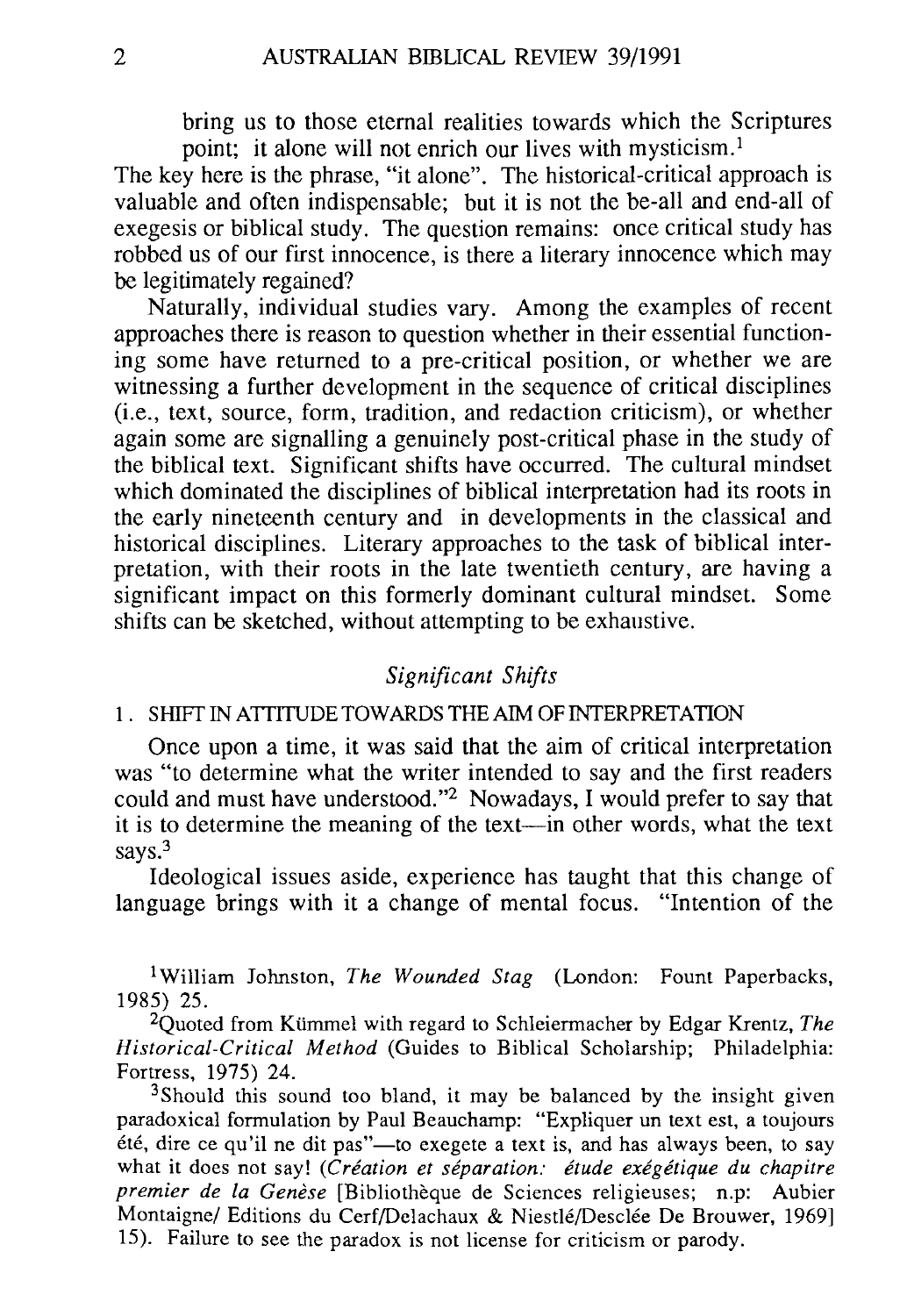author" is open to the intentional fallacy, to be corrected by attention to the text. "Intention of the text", the terminology of the FOTL project, is still an invitation to personify the text, again to be corrected by attention to the text itself.<sup>4</sup> Language which focuses initially and primarily on the text forces a more direct attention to the source of meaning in the phenomena of the text.<sup>5</sup> This is not to deny or decry the place of the author, but to insist on the focus of our attention. With Paul Ricoeur, I cannot conceive of a text without an author, but the author is known only through the text and our attention must therefore be directed to the text without distraction.<sup>6</sup>

### 2. SHIFT IN ATTITUDE TOWARD THE AIM OF HISTORICAL-CRITICAL SCHOLARSHIP

Once upon a time, the aim of historical-critical scholarship was the recovery of history: the history of Israel itself, the history of Israelite literature, the history of Israel's literary forms, the history of Israel's theology. Nowadays, while all these are important, the primary aim should be moving toward interpreting the text with historical consciousness and critical awareness. "Historical-critical" refers less to the goal of study and more to the attitudes of the practitioner. A baneful overemphasis on history is tending to yield place to an appropriate concern for faith and theology or other issues.

A substantial contributory factor to this shift is the recognition that many of our scriptural texts are themselves concerned primarily not with the facts but with the meaning and the proclamation that can be woven from them. Redaction criticism points to this for the gospels. In the Older Testament, the duality of evidently contrasting accounts for both

4FOTL: the series, The Forms of the Old Testament Literature, published by Eerdmans, Grand Rapids.

51 gratefully acknowledge that my conversion to this language is due to the sustained efforts of Stephen Prickett.

<sup>6"</sup>L'intention de l'auteur n'est pas son vécu psychologique, son expérience, ni l'expérience de la communauté à jamais insaisissable car déjà structurée par son discours. L'auteur est précisément celui que dénonce ou annonce le texte, par rétro-référence à celui qui l'a écrit; ... pour ma part, je ne concevrais pas ce que pourrait être un texte sans auteur, un texte qui n'aurait été ecrit par personne; ... ce qu'il importe de decouvrir, c'est que la notion d'auteur n'est pas une notion psychologique, mais precisement une grandeur herméneutique, une fonction du texte lui-même" (P. Ricoeur, "Esquisse de Conclusion," in R. Barthes, et aI., *Exegese et hermeneutique* [Paris: Editions du Seuil, 1971) 292-93. See also my *The Ark Narrative (l Sam* 4-6; 2 *Sam 6): A Form-critical and Traditio-historical Study* (SLBDS 16; Missoula: Scholars Press, 1975) 195-97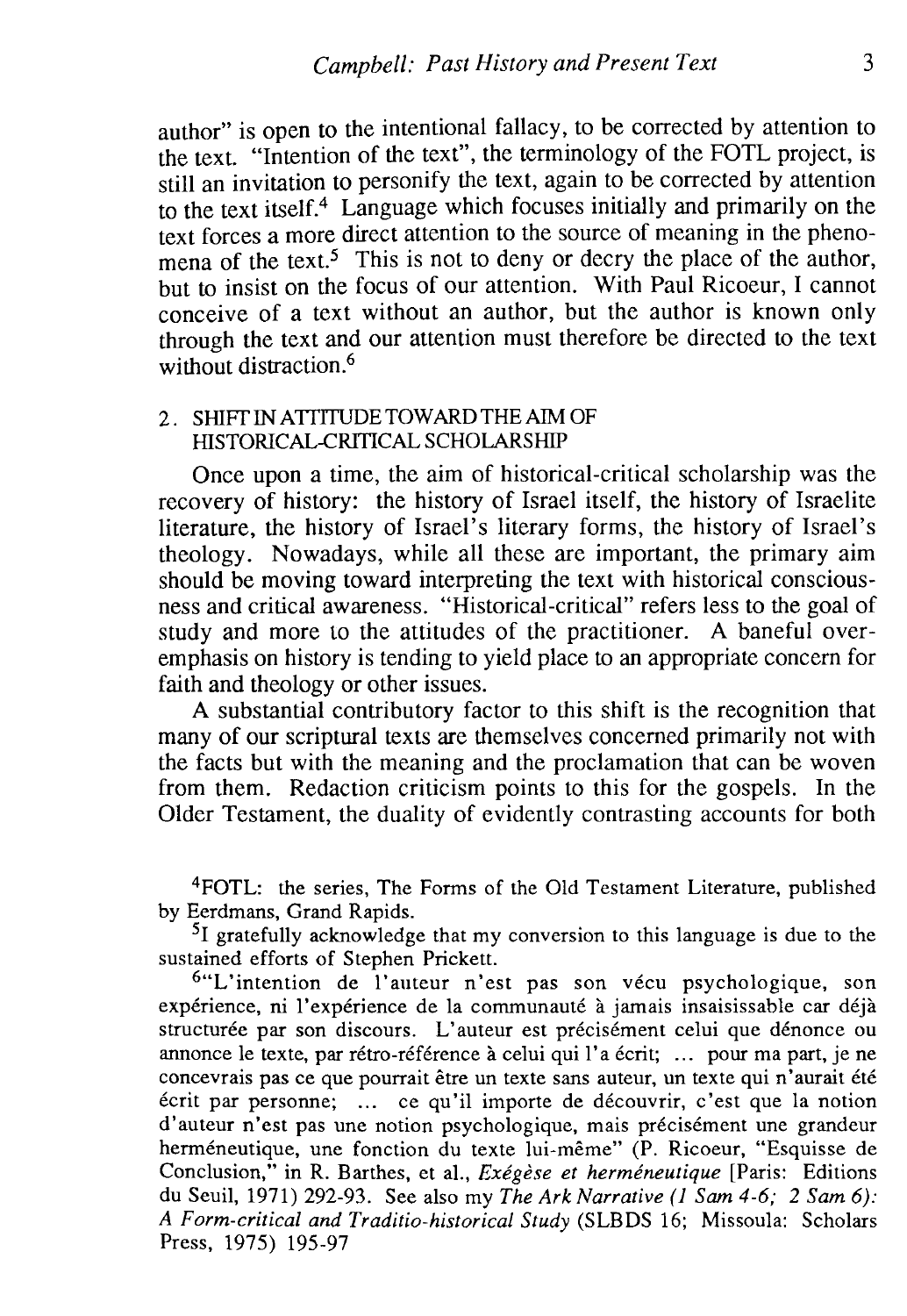creation and flood, for exodus from Egypt and entry into Canaan, for the occupation of the land and the emergence of statehood-to mention only these-point in the same direction. They point to the narrative biblical texts as texts of faith, written from a stance of faith with a view to promoting faith.7

# 3. SHIFT IN ATTITUDE TOWARD THE INTERPRETER

Once upon a time, the emphasis was on the ideal of "impartial and objective research". 8 Nowadays, we are likely to prefer language about informed and responsible research as the ideal. Many factors have given subjectivity a better press than was formerly the case.

### 4 SHIFT IN ATTITUDE TOWARD THE REDACTOR

Once upon a time, the redactor was an ever-available and definitive explanation for any perceived clumsiness or incoherence in the text. Nowadays, redactors are coming to be recognized as consummately careful people and compilers or preservers with authorial status.<sup>9</sup>

#### 5. SHIFT IN ATTITUDE TOWARD THE TEXT

Once upon a time, it might have been taken for granted that a composite text was not available as a whole for interpretation, since it was no more than the sum of its sources. Nowadays, with the change in attitude toward compilers and redactors, there is a demand for the final text to be interpreted in its own right.

Alongside these aspects, there is the question of the root cause for the resistance by much of traditional scholarship to approaches based

<sup>7</sup>See A. F. Campbell, "Old Testament Narrative as Theology," Pacifica 4 (1991) 165-80.

8See Krentz, again with regard to Schleiermacher *(Historical-Critical Method, 24).* 

 $9$  See Shemaryahu Talmon's description of the Tannaitic fifth-century scribe: "a man of many parts, a comprehensive literate who could be author, editor, transmitter, scribe or copyist when performing different aspects of his profession" ("The Textual Study of the Bible-A New Outlook,"in *Qumran and the History of the Biblical Text,* edited by F. M. Cross and S. Talmon [Cambridge: Harvard Univ. Press, 1975] 336; see also p. 381). In this context, we may note Robert Polzin's comment-rightly inveighing against the tendency to brush redactors aside as clumsy and therefore a self-sufficient explanation for incoherence in the text: "Is the narrative hand "crude"-what critics usually mean when they write *redactional*-or "careful"-what I mean when I write *authorial?"* (Samuel and the Deuteronomist [San Francisco: Harper & Row, 1989] 57). The phenomenon he pillories is only slowly fading from the exegetical scene.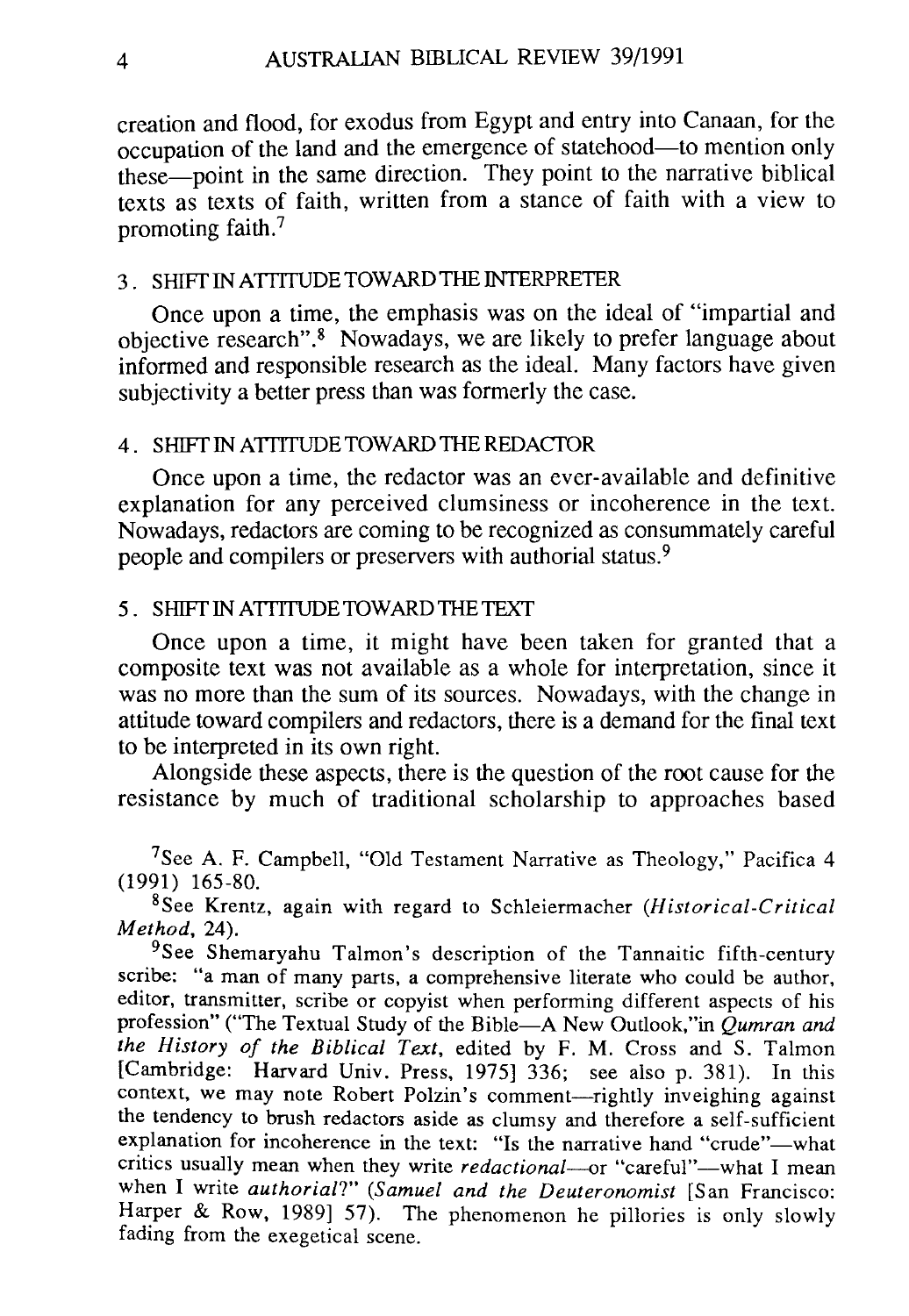primarily on the present text. If it is more than mere curmudgeonly dislike for change, it is important to know what is at stake. One area in particular is significant here: the question whether compilation and redaction allow the present text to be claimed as a text in all cases and invariably.<sup>10</sup>

We are so accustomed to the world of the printed book and the computerized recovery of information, it is immensely difficult to conceptualize a world in which books were written but not printed. In such circumstances, what use were written texts put to and what was their audience? How much was for private reading and how much for public? Did written texts accurately reflect their oral performance, or were oral performances based on texts, yet developing and expanding far beyond them? Without files or footnotes, how were valuable items to be preserved, which might not fit particularly well with a given text? Or how were dissenting views recorded and recovered? On all this vast area of the storage, recovery, and disseminating of information in ancient Israel we know very little. Yet it is significant for understanding the texts and the purposes they served.

# *When the Text Is Not Always a Text*

A useful working definition of a text is given by Harald Weinrich: "A text is a meaningful (i.e., coherent and consistent) sequence of language signs between two evident breaks in communication."<sup>11</sup> The correlation with Zellig Harris's definition of an utterance is worth noting: "any stretch of talk, by one person, before and after which there is silence on the part of that person, <sup>12</sup> The increasing number of literary studies

<sup>10</sup>Polzin expresses this trenchantly in a criticism of the present writer. "As I suggested in the Introduction, a relevant matter in this regard may be a scholar's view of the final text: does it appear so incoherent, ideologically speaking (because of the complicated process that the scholar believes lies behind its historical composition and because of the supposed crudity of its redactors), that any full-blown account of it as 'narrative functioning as a vehicle for theology' ... would be an unsatisfying and embarrassing exercise?" *(Samuel and the Deuteronomist,* n. 15, p. 237). In the particular instance, Polzin unjustifiably overlooks the limits imposed by the length of a journal article; the wider application of the comment is nevertheless valid.

<sup>11</sup>"Ein Text is eine sinnvolle (d.h. kohärente und konsistente) Abfolge sprachlicher Zeichen zwischen zwei auffalligen Kommunikationsunterbrechungen" (Harald Weinrich, *Tempus: Besprochene und erziihlte Welt* (3rd ed.; Stuttgart: Kohlhammer, 1977; 1st ed., 1964) 1l.

12Z. S. Harris, quoted in John Lyons, *Introduction to Theoretical Linguistics* (Cambridge: Cambridge University Press, 1968) 172.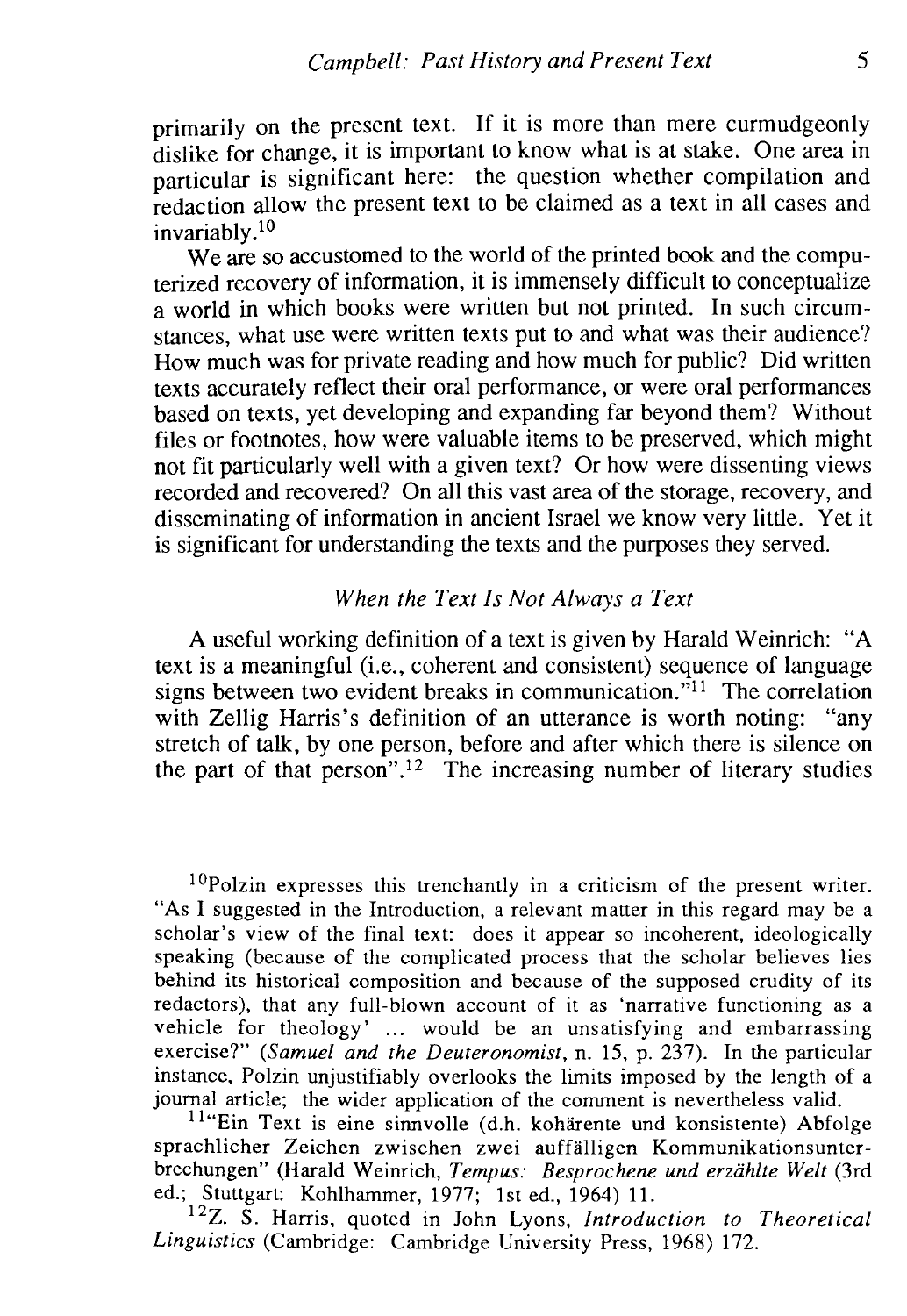which assume or argue for the literary unity of the biblical text raises the issue of whether the biblical text is, in fact, always a text.<sup>13</sup>

We often use the term "biblical text" to designate a sequence of words on a manuscript or page. When we pay attention to an understanding of "a text" such as Weinrich's-a meaningful (i.e., coherent and consistent) sequence of language signs between two evident breaks in communication—we have to ask whether discussion of the "present text" may often involve a confusion of the two senses of text and whether this has serious consequences.

The question becomes acute when we take note of an observation associated by Weinrich with his definition of text. He remarks: "Even arbitrarily juxtaposed pieces constitute in this sense evident (quasimetalinguistic) breaks in communication."14 Is it possible that on occasion the juxtaposition of material by redactors or transmitters constitutes such a break in the sequence of communication that we are no longer correct in referring to the juxtaposed pieces as a text (in the strict sense)? If such a possibility exists, must we conclude that an indispensable step in all interpretation is to ascertain the existence and limits of the text as a text, technically understood, which is to be interpreted?

A critical element in this regard is the explication given by Weinrich for the qualification "meaningful": i.e., coherent and consistent. Coherence and consistency are relative terms. In using them, we claim a "competence" to determine what is coherent or consistent in a given piece of literature or in the literature of a given culture.<sup>15</sup> If we were totally out

<sup>13</sup>In normal usage, phrases such as "the text", "the biblical text", "the present text" certainly denote words on a page and also automatically include the notion of a text in the strict sense. In this paper, I shall retain this common usage. "A text", with the indefinite article, is adequate in most circumstances to denote a text in the strict sense of the tenn; the qualification can be added explicitly when needed. In these terms, the issue under consideration is whether it is justifiable to assume automatically that "the biblical text" is always "a text" in the strict sense.

<sup>14"</sup>Auch willkürlich angelegte Schnitte schaffen in diesem Sinne (quasimetasprachliche) auffallige Kommunikationsunterbrechungen" (Weinrich, *Tempus, 11).* 

<sup>15</sup>A brief treatment of the issues is given by John Barton, *Reading the Old Testament: Method in Biblical Study* (London: Darton Longman and Todd, 1984) 11-16. A good example of what is meant is provided by a note of Polzin's. "Fokkelman's remarks on the apparent incoherence between and within chaps. 16 and 17 [of 1 Samuel] are, in my opinion, unsatisfactory because they assert that *in this particular case* the Bible's 'consistency requirements' are different from ours *(Narrative Art,* vol. 2, pp. 144ff.). There is no doubt that in many respects ancient and modern consistency requirements are different; the question here, however, is whether the type of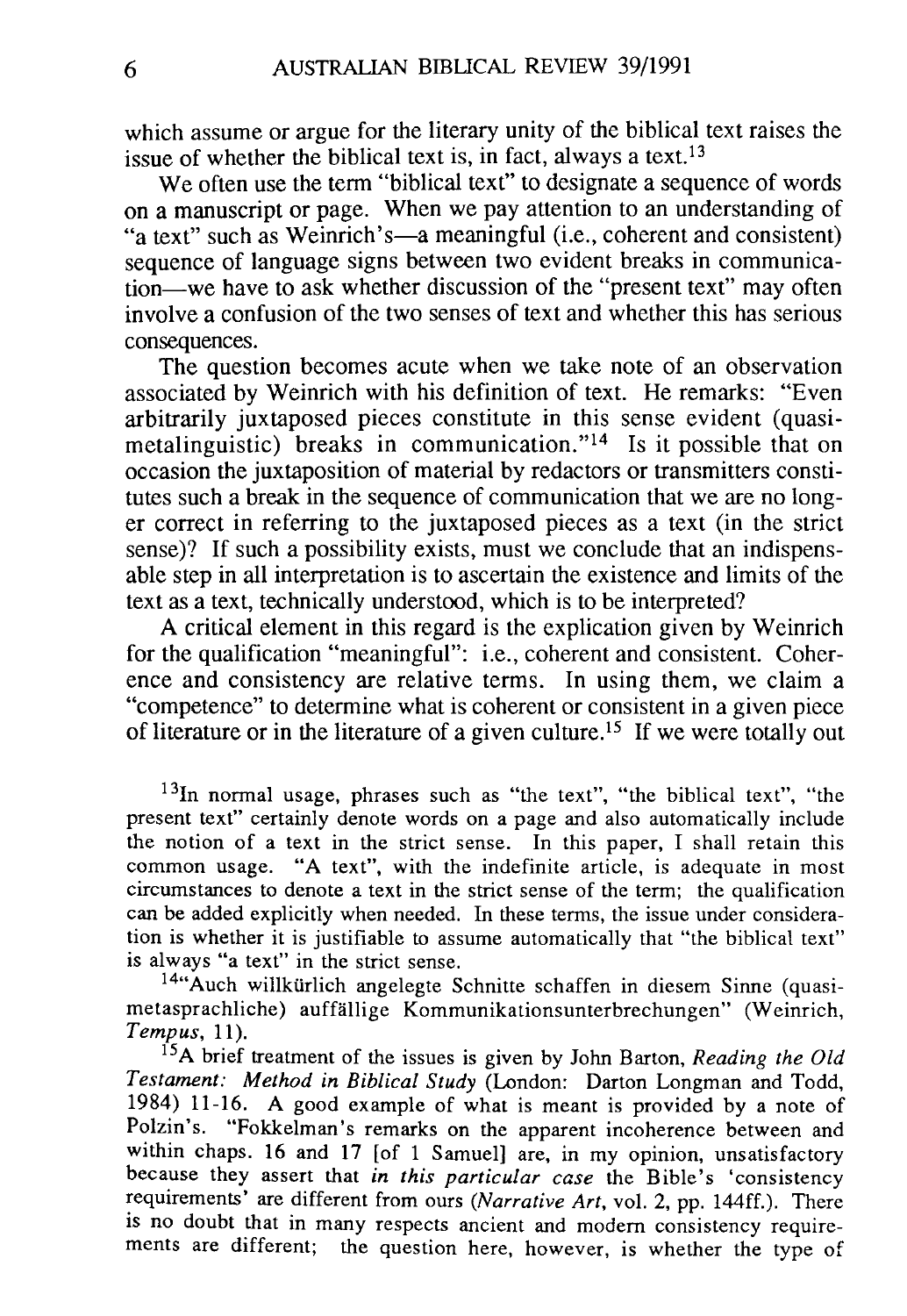of touch with the canons and conventions of ancient Israelite literature, we would not be able to understand the Hebrew scriptures. But insofar as we do not have any explicit and exhaustive description of these canons and conventions, we need always to proceed with caution, basing assertions on careful analysis of comparable passages.

In my observation of the Bible, I believe we encounter texts which may be better understood and given meaning better by interpretations which do not assume their unity, the assumption that they constitute a text. Certain aspects of this phenomenon need exploration and clarification. The issue might be said to be basically which of the three "C's" is dominant in any given text: communication, conservation, and contradiction or modification (change).

• Communication, plain and simple, usually leads to a unified text.

.Conservation may interrupt such a text to point to another and different text or tradition. I think, for example, of the tree of life in Genesis 2-3 or the special collection of Davidic traditions in 2 Sam 21-24.

·Contradiction or modification may seek to express a viewpoint which is diametrically opposed to that of the coherent literary text, and may do so at the cost of substantial incoherence without sufficient integration to form a literary text.16

So a methodological step must be the inquiry whether a text is straightforward communication, or contains a dominant element of conservation, or is strongly marked by the expression of contradiction or modification. In the latter cases, the question has to be carefully investigated whether the text can be understood in such a way as to constitute a text in the strict sense.<sup>17</sup>

At this point, it is appropriate to move to three texts which can function as useful exemplars of the three different possibilities of communication, conservation, and contradiction or modification. In the first, in my judgement, a unified text has been created through

'inconsistency' represented, say, by the known-to-Saul David of chaps. 16:14-23 and 17:32-39 and the supposedly not-known-to-Saul David of 17 :55-58 is an example of one of these differences. I maintain that such a supposed inconsistency as this would have been as obviously unacceptable to an ancient Israelite as it is to us" *(Samuel and the Deuteronomist,* n. 19, pp. 258-59). The only source for Polzin's conviction is his experience of the consistency requirements of the Bible in other texts.

160ver and above these, of course, there is M. Noth's concept of the "enrichment" of texts in the Pentateuch or elsewhere. Also significant is my concept of the reported story (see "The Reported Story: Midway between Oral Performance and Literary Art," *Semeia* 46 [1989] 77-85).

<sup>17</sup>This is the aspect which is so frequently omitted, as Polzin, for example, rightly complains.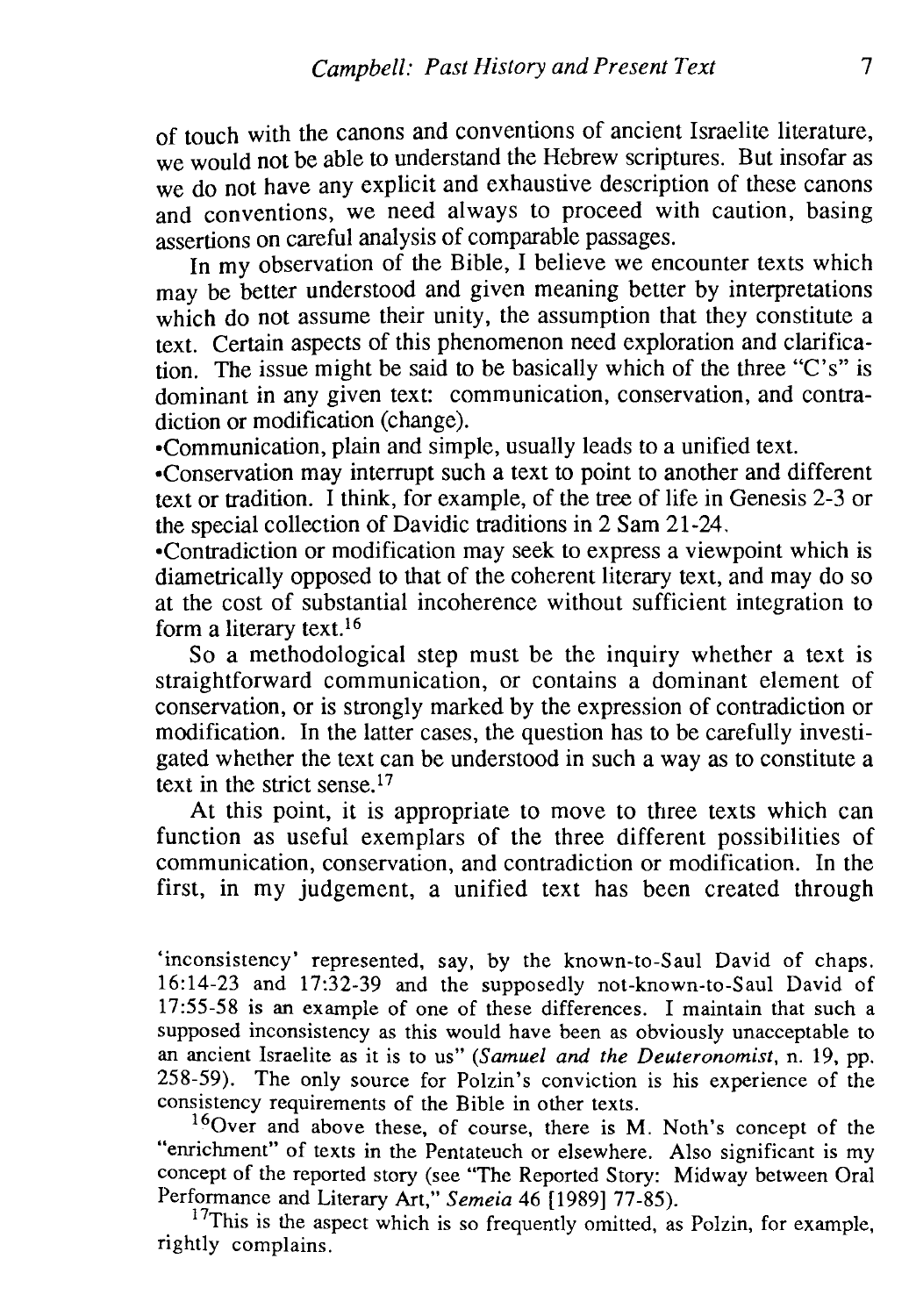composition (communication); in the second, two versions of a story have been preserved in combination, without achieving a unified text (conservation); in the third, different opinions have been given expression in a careful composition (contradiction/modification).

#### 1 SAMUEL 1-7

A debate has existed, at least since Wellhausen in 1878, over the relationship of chapters 1-3 and chapters 4-6 in 1 Samuel. More recently, in a difference of opinion between myself and P. D. Miller and J. J. M. Roberts, it has focused on whether a substantial part of 1 Samuel 2 belonged to the Ark Narrative or not.<sup>18</sup> Put in this way, the question is argued as one of authorial identity. I believe, however, that it is fundamentally a present-text question.

There is neither space nor reason for going over the arguments in detail here; they are all available.<sup>19</sup> The issue is a theologically significant one. Does Israel's narrative present its God as one who punishes the nation as a whole for the cultic and sexual sins of two priests and the alleged failure of their aged father to discipline them effectively? Or is there no causal connection between the loss of the ark and the sins of the Shiloh priests, so that the causes need to be looked for elsewhere?

For Miller and Roberts, for example, it is the former. The early part of the narrative  $(1 \text{ Sam } 2:12-17, 22-25, 27-36)$  "both describes the sin and announces the consequent punishment. This part of the narrative provides the motivation for all that follows. It gives an explanation for what would otherwise be an utterly inexplicable event—the defeat of Israel and the seeming defeat of Yahweh at Ebenezer."20

My primary argument is that the text in 1 Samuel 2 does not sustain this interpretation. The narrative looks forward to a time of dishonour for the family of Eli, when they are replaced by another priestly family in the service of the king, a punishment normally understood to reflect Solomon's banishment of Abiathar in favour of the family of Zadok.<sup>21</sup> Specifically, the death of Eli's sons, Hophni and Phinehas, on the same

18Campbell, against the inclusion, *The Ark Narrative,* above, note 5; Miller and Roberts, for the inclusion, *The Hand of the Lord: A Reassessment of the "Ark Narrative" of* 1 *Samuel* (Baltimore: Johns Hopkins Univ. Press, 1977.

<sup>19</sup>See my discussion in "Yahweh and the Ark: A Case Study in Narrative," *IBL* 98 (1979) 31-43.

20Miller and Roberts, *Hand of the Lord, 61-62.* 

21See M. Tsevat, "Studies in the Book of Samuel," *HUCA* 32 (1961) 191- 216.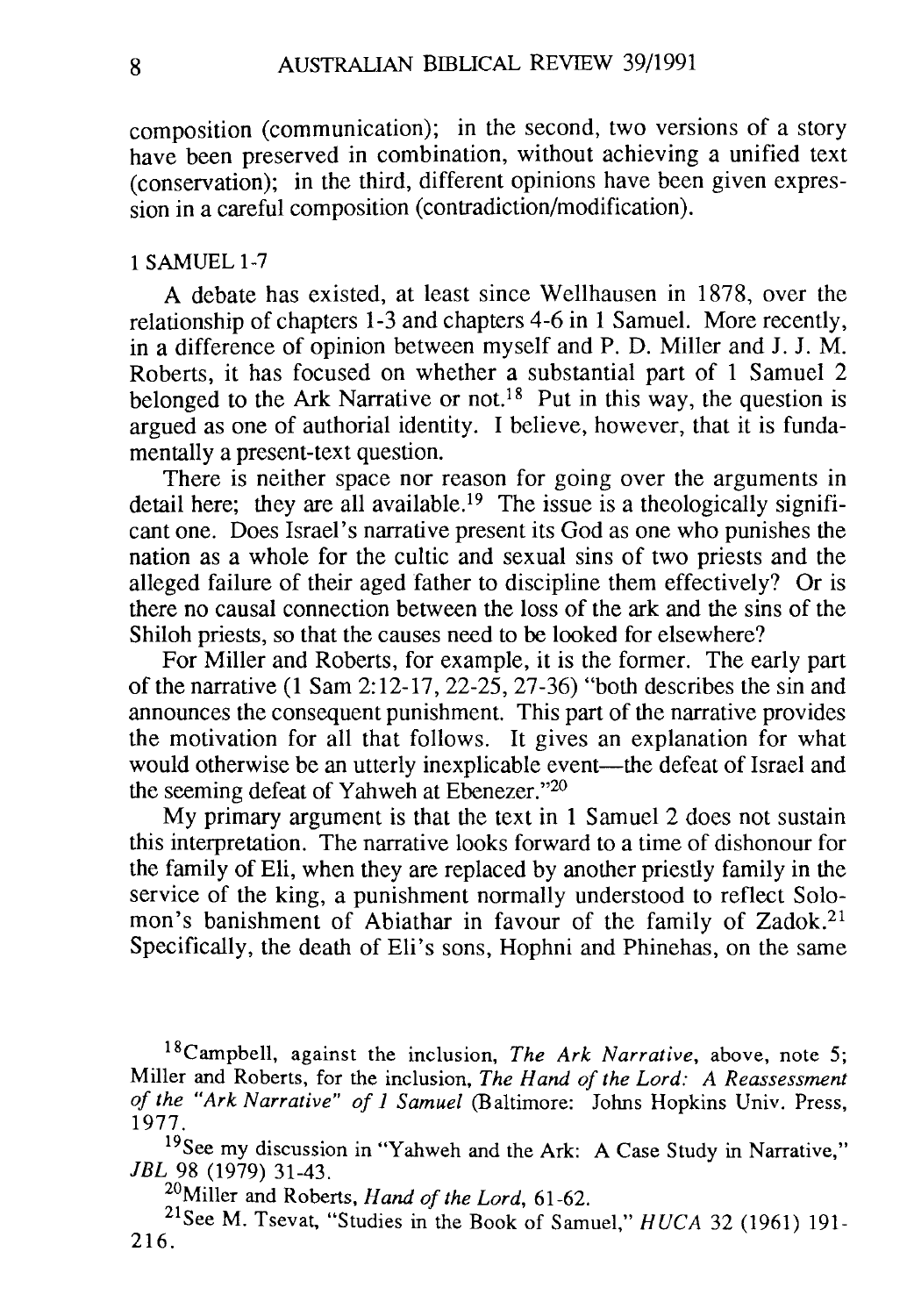day is to be a sign for Eli of this punishment. A sign is not to be confused with what it signifies.<sup>22</sup>

In my view, unless one takes for granted that chronological sequence is to be equated with causal sequence, a careful reading of the text of chapter 2 indicates that it is not predicting chapter 4 as the punishment of the Elide sins, and a careful reading of chapter 4 shows no sign of any attempt to explain the at-first-sight inexplicable defeats by reference to these sins and their punishment.

This is not a matter of genetic pre-texting, with an exclusive interest in sources and no interest in the present text. It is a question of giving serious attention to the meaning of the present text. In a critical reading of the text, it is possible to account for this lack of causal sequence by seeing the text as a composition of separate traditions. In a post-critical reading of the text, it is possible to be aware of this difference in origin and still interpret the movement of the text as a whole.<sup>23</sup>

While Wellhausen's comment that it is beyond doubt that chapters 1-3 were written with chapter 4 in mind would need a lot of nuancing today, it does acknowledge the presence of links between the texts and the direction of those links.<sup>24</sup> I have no difficulty in accepting that 1 Samuel 1-3 and 4-6 form a single text. The critical issue is how this is to be understood. In my judgement, both blocks of text prepare for the emergence of the monarchy, but in quite different ways.

1 Samuel 1-3 prepares the way for Samuel to step on to the stage of Israel's history as the prophet who would preside over the establishment of the monarchy in Israel. In my understanding, this aspect derives from the Prophetic Record.<sup>25</sup> The anti-Elide traditions were used as a foil to the presentation of Samuel; with a little help from the Deuteronomists,

<sup>22</sup>The key text is: "See, a time is coming when I will cut off your strength and the strength of your ancestor's family, so that no one in your family will live to old age. Then in distress you will look with greedy eye on all the prosperity that shall be bestowed upon Israel; and no one in your family shall ever live to old age" (1 Sam 2:31-32). This is more than the loss of two sons in a single day. There is no suggestion that the loss of the ark precipitated a period of prosperity in Israel; the reference is surely to the monarchy.

23Por my attempt to do this, see the *New Jerome Biblical Commentary;*  contrast a different approach by Robert Polzin, for whom it is clear that chapter 4 is fulfilment of the prophecies in chapters 2 and 3 in all their dimensions *(Samuel and the Deuteronomist, 60).* 

24J. Wellhausen, *Die Composition des Hexateuchs und der historischen Bucher des Alten Testaments* (4th ed.; Berlin: de Gruyter, 1963) 238.

<sup>25</sup>For the Prophetic Record, see A. F. Campbell, *Of Prophets and Kings: A Late Ninth-Century Document* (1 *Samuel* 1-2 *Kings 10)* (CBQMS 17; Washington DC: Catholic Biblical Association of America, 1986.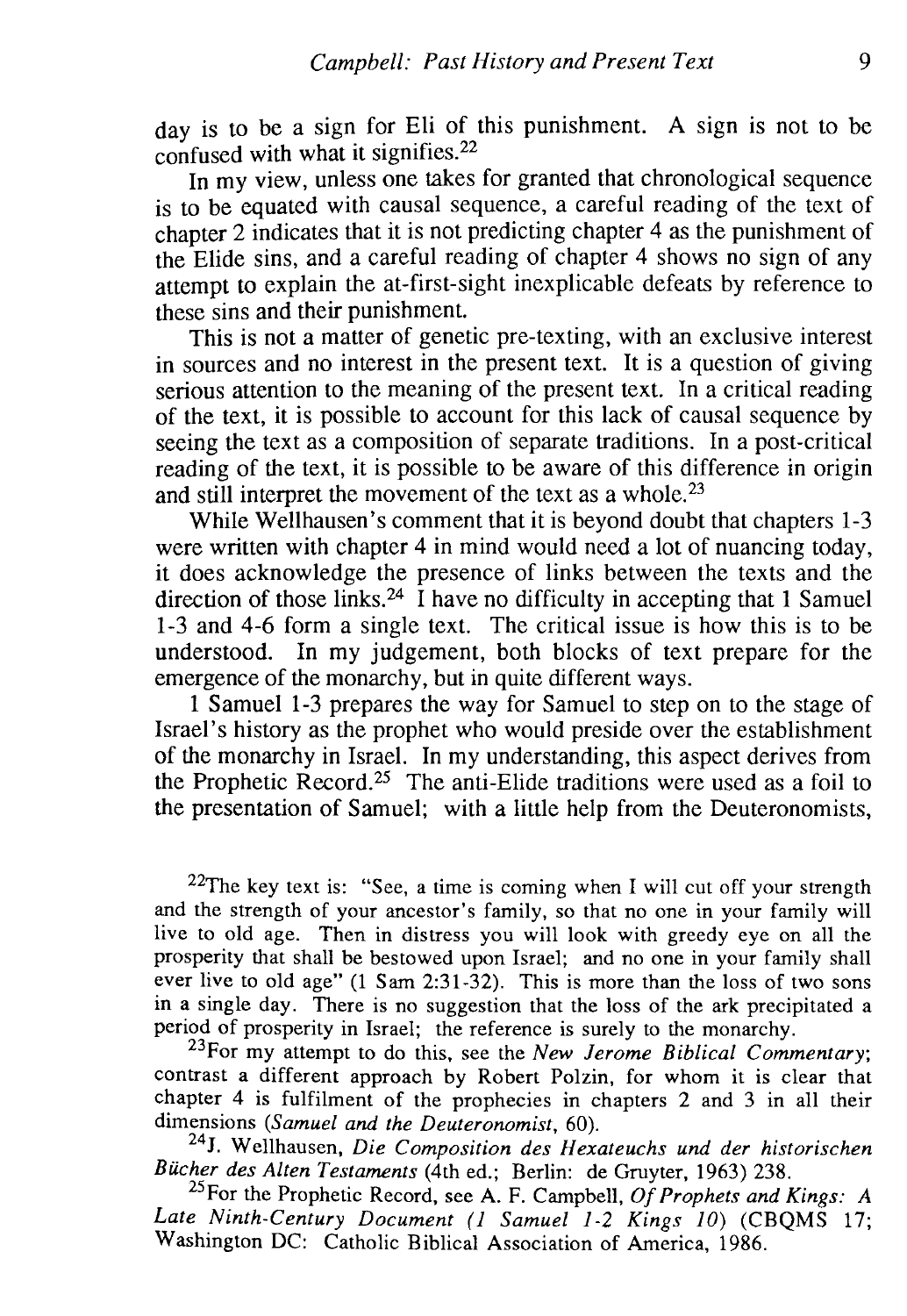they also prepare the way for the new institution of monarchy by discrediting the old way of things. 1 Samuel 4-6, on the other hand, prepares the way for the emergence of the monarchy quite differently. The message of these chapters is entirely focussed on the ark, as the manifestation of God's power and purpose. In the withdrawal of the ark from the mainstream of Israel's life of worship, the way is left clear for new developments to occur. In the return of the ark to David's Jerusalem, under God's control of course, the seal of God's approval is placed on the newly established institution.

So I believe it is perfectly legitimate to speak of a text here. It is not a single sequence of sin and punishment. It is not a single text penned by one author; it is a composite text arranged by one author. It draws on the richness of Israel's traditions to portray the move toward the monarchy.

### 1 SAMUEL 16-18

This is the well-known story of David and Goliath. Robert Polzin comments that it "offers a serious challenge to anyone intent upon illustrating the narrative coherence of the present text."<sup>26</sup> While admiring the courage of Polzin's effort with this text, I do not believe that he adequately spells out the full extent of the challenge, so I will endeavour to sketch it briefly here.

In 16:1-13, David, the youngest of Jesse's eight sons, is anointed by Samuel as Saul's replacement. As we know well, nothing more is heard of this anointing in the rest of the stories. In 16: 14-23, Saul is in need of a lyre player to soothe his troubled spirits and David is summoned, enters Saul's service and becomes his armour-bearer as well as his lyre player. In chapter 17, we have the famous story of David's combat with the Philistine, Goliath. There are divergent text traditions in the Greek and Hebrew.<sup>27</sup> After the initial setting of the two armies in place, the giant Philistine champion comes forth to make his challenge to Israel: risk all in one-to-one combat with me! The reaction to the challenge is in v. 11:

When Saul and all Israel heard these words of the Philistine, they were dismayed and greatly afraid.

The Greek version continues with what is now v. 32 in the present text. David, Saul's armour-bearer, speaks up from beside his king:

26R. Polzin, *Samuel and the Deuteronomist, 161.* 

 $27$ In chapters 17-18, the shorter version common to Hebrew and Greek traditions is: 17:1-11, 32-40, 42-48a, 49, 51-54; 18:6apb-9; 12a, 13-16, 20-21a, 22-29a; beyond this, the Hebrew alone has: 17:12-31,41, 48b, 50; 17:55-18:6aa; 18:10-11, 12b, 17-19, 21b, 29b-30.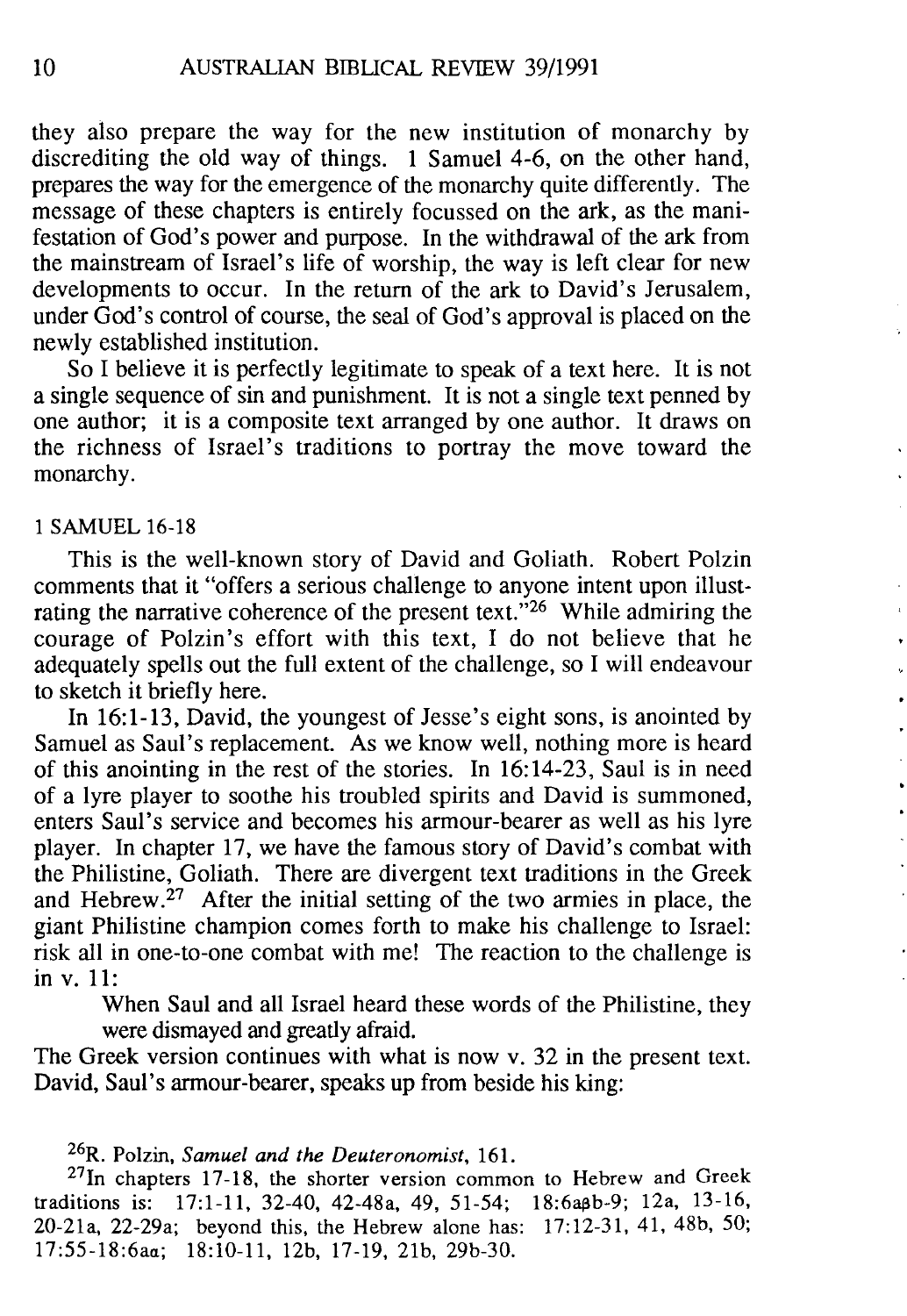Let no one's heart fail because of him; your servant will go and fight with this Philistine.

The sharp contrast between the dispirited Saul and inspired David is clear.

In the present text, however, v. 11 is followed by v. 12 which formcritically resembles a new narrative beginning. David is presented as Jesse's son, one of eight. This repeats information already given in 16: l-13. More significantly, it is a usual way to start an Israelite story. As a beginning, it would seem to be unaware of David's earlier role in the narrative. In v. 15, however, it says that "David went back and forth from Saul to feed his father's sheep at Bethlehem", indicating an awareness of David's place with Saul. It also notes in v. 16 that the Philistine took his stand for forty days, morning and evening. This reflects an awareness of the earlier part of the David and Goliath story.

The story then takes its own independent way. Jesse despatches David to the camp with provisions for his brothers and a gift for their commander. The location of the Israelite camp is specified, as in v. 2. The Philistine champion is brought on to the scene, introduced no more definitely than in v. 4, and repeats his challenge, speaking "the same words as before".28 The text adds:

All the Israelites, when they saw the man, fled from him and were very much afraid.  $(v. 24)$ 

We must wonder whether this flight and fear by all Israel was repeated morning and evening for forty days.

The story continues with the exchanges between David and the soldiery. Royal reward is promised for the one who will defeat this Philistine.

The king will greatly enrich the man who kills him, and will give

him his daughter and make his family free in Israel.  $(v, 25)$ Form-critically, this is almost fairy-tale stuff: the youngest son, fresh

from the farm, offered half of the kingdom and the hand of the king's daughter in marriage. David is portrayed taking up this theme and emphasizing the issue of the reward to be gained. Finally the matter reaches Saul's ears and David is brought before the king. At this point, the two story-lines have converged, although for a while there is no more talk of reward.

At this point, it is time to pause and take stock. At first sight, we have two stories here: two introductions of David, of the battling armies, of the Philistine challenger. Is it possible to make sense of the present

*28RSV* and *NRSV* have "a champion" in v. 4 and "the champion" in v. 23. The difference in translation reflects the present text rather than the Hebrew; that is, the definite article is used in  $v$ . 23 because it is the second occurrence in the present text, not because of any change in the Hebrew from v. 4.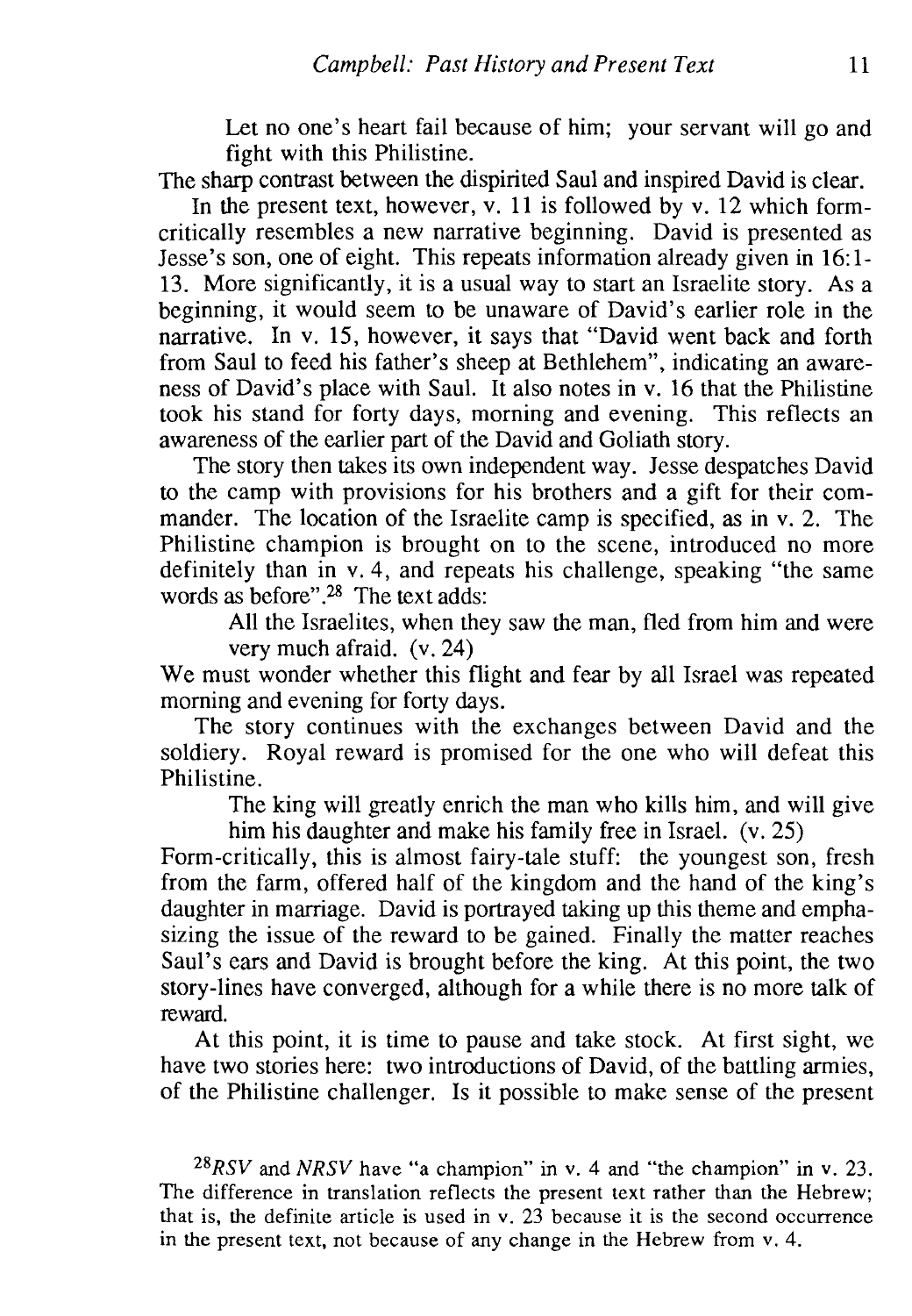text? We could appeal to the flashback technique, as legitimate in story as in film.<sup>29</sup> The narrative has brought the story to the point where King Saul quails before the menace to Israel's survival posed by the giant Philistine; David is about to face the menace and meet the challenge. But before we are allowed to hear David's response, then, the narrative takes us back to the origins of this brave man. So we see him coming from the farm to the camp, ready to be where he is now, brought by his bravery to Saul's side.

For Polzin, the opening description of the battle scene is expository (vv. 1-11), with the exposition followed by the description of what happens at the battle scene when David actually arrives (vv. 19-24). "These two narrative sides of the battle scene are related to each other as exposition to story proper." They are bracketed around the narrative introduction of David into the story (vv. 12-18).30

The difficulty with this approach is that David has already been introduced into the story when he was brought to Saul's court and made his armour-bearer and lyre player. Even if David shuttled between his home and the court, a second introduction is not needed. The strongest argument against any harmonization of the two passages is the continuation of the two stories, with noted differences at several key moments, and with fundamentally quite different themes. Harmonization, as the key to understanding the text, founders on the repetition both of the killing and the question, "Whose son are you?"

There is the moment of the killing. It is repetitive and different in the two versions. The version found in the Greek has David do the killing with a sword, after felling the Philistine with a slingstone.

When the Philistine drew nearer to meet David, David put his hand in his bag, took out a stone, slung it, and struck the Philistine on his forehead; and the stone sank into his forehead, and he fell face down on the ground. Then David ran and stood over the Philistine; he grasped his sword, drew it out of its sheath, and killed him; then he cut his head off with it. (vv. 48a, 49, 51 *[NRSV))* 

The Hebrew verses which are absent from the Greek have David do the killing with sling and stone, there was no sword in David's hand.

David ran quickly toward the battle line to meet the Philistine. And David prevailed over the Philistine with a sling and a stone, striking down the Philistine and killing him; there was no sword in David's hand. (vv. 48b, 50 *[NRSV))* 

<sup>29</sup>David evokes his past when referring to his experience as a shepherd (17:34-36).

30Polzin. *Samuel and the Deuteronomist.* 164-65.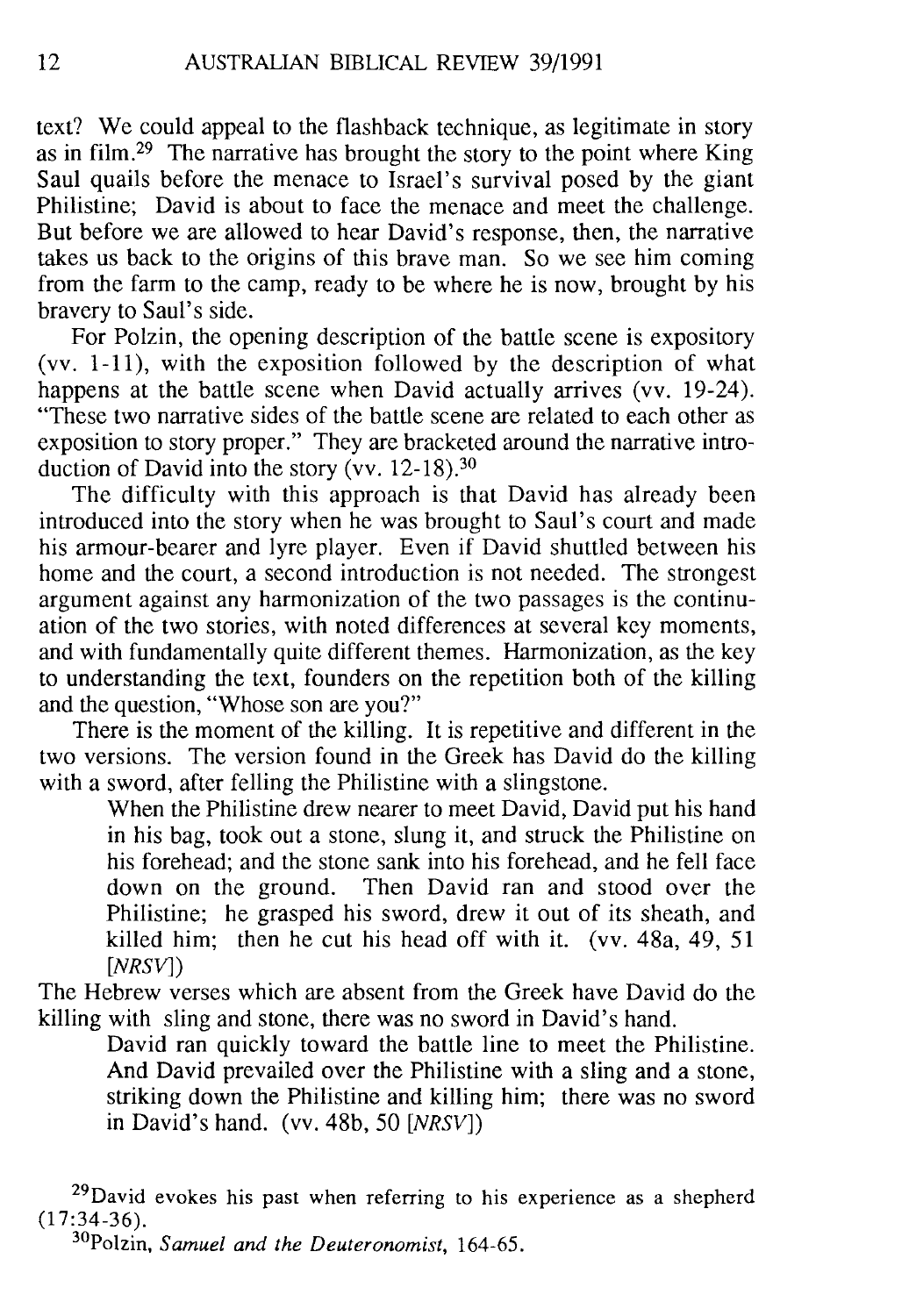While the two versions can be harmonized, there is a clear difference in the presentation. If it were simply a matter of repetitive and full detail, v. 51 need only have read: And David ran and stood over him and took his sword and cut off his head. There would have been no need to repeat "and he killed him".

To clinch the matter, the two stories continue their separate ways, pursuing quite different plots.

i. The story of David, the armour-bearer and lyre player, after contrasting the dispirited Saul and the inspired David, follows this contrast through with the song of the women and the success of David, the jealousy of Saul, and the commitment of all Israel and Judah to David  $(18.6a<sub>8</sub>-9, 12a,$ 13-16).

ii. The story of David, fresh from the farm and eager for a reward from the king, continues with Saul's inquiries about David's identity ("Whose son are you?") and taking David into his service.<sup>31</sup> the friendship between David and lonathan, Saul's offer of the hand of his eldest daughter Merab to David, and finally his failure to honour the offer, provoking enmity between the two men (17:55-18:6aa, 18:10-11, 12b, 17-19 [21b], 29b-30).32

My point in going into this degree of detail about a well-known story is to raise as clearly as possible the question: can this be a text? In my judgement, this text cannot be "a text". Attempts to unify its beginning by appeal to a flashback or differentiation between exposition and narration fail to do justice to the two clear and distinct story-lines which are present. Does this then force us to adopt the position that its interpretation, as present text, would be an unsatisfying and embarrassing exercise? This may depend on how we understand the possibilities for interpretation of the text.

We have to reflect on the phenomena in the text and decide what kind of understanding will do the text most justice. There is no question of a

<sup>31</sup>Polzin recognizes the difficulty here fully and frankly. He makes a valiant attempt to construe Saul's "Whose son are you young man?" (17:58a) as asking David "formally to renounce Jesse's paternity in favor of his own" and to read as "a note of defiance" David's reply, "I am the son of your servant Jesse the Bethlehemite" (v. 58b). Despite the ingenuity and insight, it just does not carry conviction (see Polzin, *Samuel and the Deuteronomist, 175).* 

<sup>32</sup>For a fuller presentation of my interpretation of these stories, see my "Prom Philistine to Throne," *AusBR* 34 (1986) 35-41 and my *Study Companion to Old Testament Literature* (now Michael Glazier Books; Collegeville: Liturgical Press, 1989) pp. 206-13. Extensive treatment of the text traditions is given in D. Barthelemy, D. W. Gooding, J. Lust, and E. Tov, *The Story of David and Goliath: Textual and Literary Criticism* (OBO 73: Fribourg, Switzerland: Éditions Universitaires, 1986).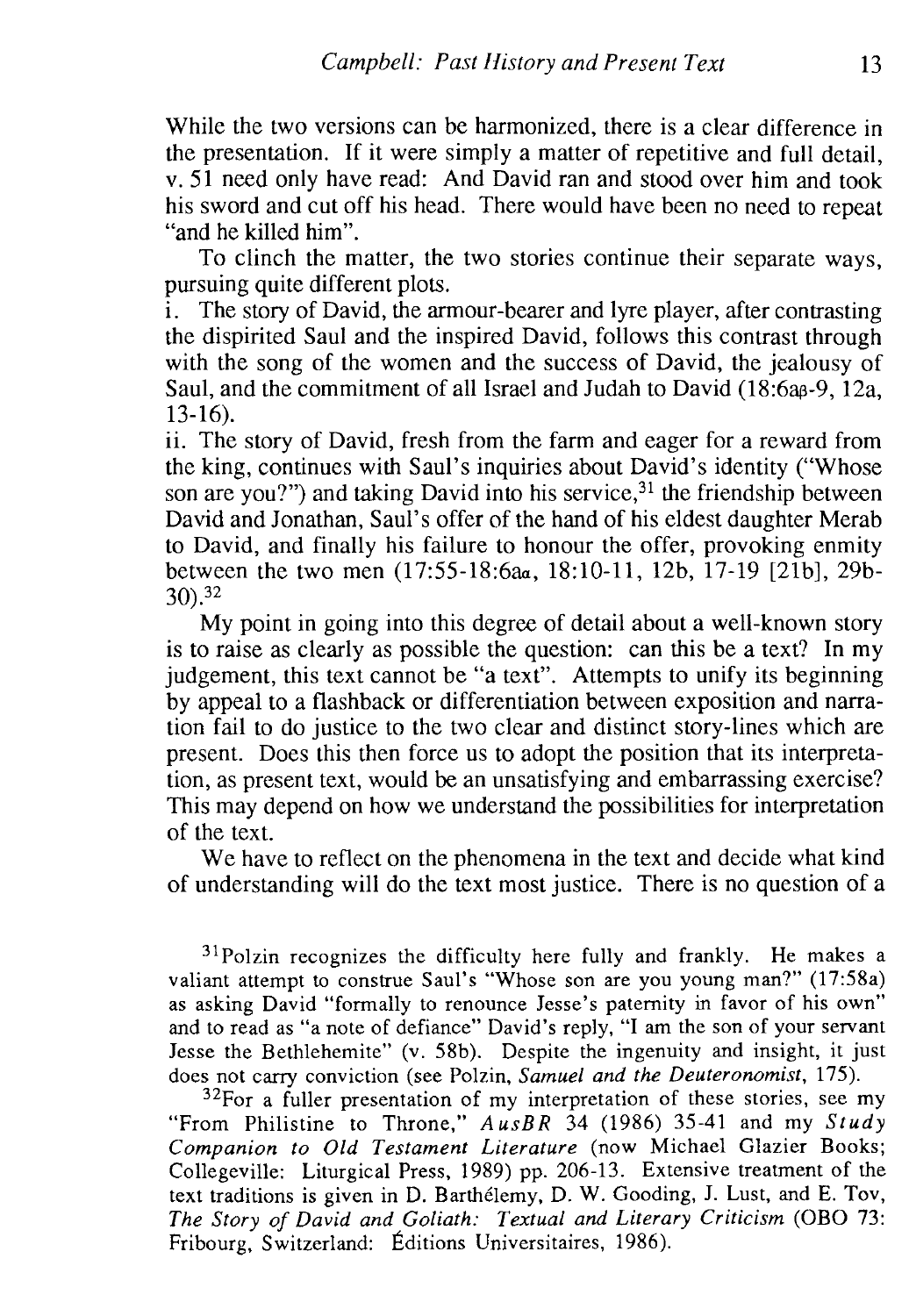covert appeal to the supposed crudity or clumsiness of redactors. If we do not have "a text" here, we have the very skilled preservation of two texts, woven into a single narrative presentation. In my understanding, the phenomena of the text are best interpreted as an attempt to preserve two different stories, respecting their integrity and their difference. It is not to be understood as a attempt to compress and unify two stories into one. The differences have been maintained far too cleverly for that and could have been stamped out so very easily.

What the compilation has achieved here is to offer us two different visions of David's first moves to prominence and power. There is uncertain ambiguity in so much of the Story of David's Rise. Was it simply that God was with the David whom Samuel anointed? Or was there truth in Shimei ben Gera's taunts, "Murderer! Scoundrel! Man of blood" (2 Sam 16:7-8). These two stories, at the beginning, leave avenues open to both views. David, the (anointed) armour-bearer and lyre player, is portrayed as the man who had God with him all the way to the throne. David, fresh from the farm and eager for a reward from the king, is more open to a portrayal as Shimei's ambitious and grasping scoundrel.

If the combined stories do not constitute "a text," the outstanding question remains: why the interweaving here into a sequential text? It would have been perfectly possible to juxtapose them, as elsewhere in the Pentateuch or the Story of David's Rise (e.g., 1 Samuel 24 and 26). On reflection, however, we can see the pitfalls involved in launching the royal career twice. Further, the difficulties encountered in interpreting the present text would be hugely multiplied if the two stories were told separately. Combined into a sequential text, all the details are available to a story-teller who then has the freedom to shape them as best befits the story to be told.<sup>33</sup>

One of the interesting aspects of this David and Goliath story is that there appears to be an attempt to harmonize the two stories in the text itself. 1 Sam 17: 15 portrays David moving back and forth between his father's flock and Saul's court. 17:16 creates space for this by claiming that Goliath proclaimed his challenge morning and evening for forty  $d$ ays.<sup>34</sup>

<sup>33</sup>See my "Reported Story," above, note 16.

<sup>34</sup>Such a forty day span would fit comfortably into the narrative horizon of the more legendary story as long as the motif of the flight of the troops was handled carefully-"All the Israelites ... fled from him" lacks verisimilitude if repeated twice a day for forty days.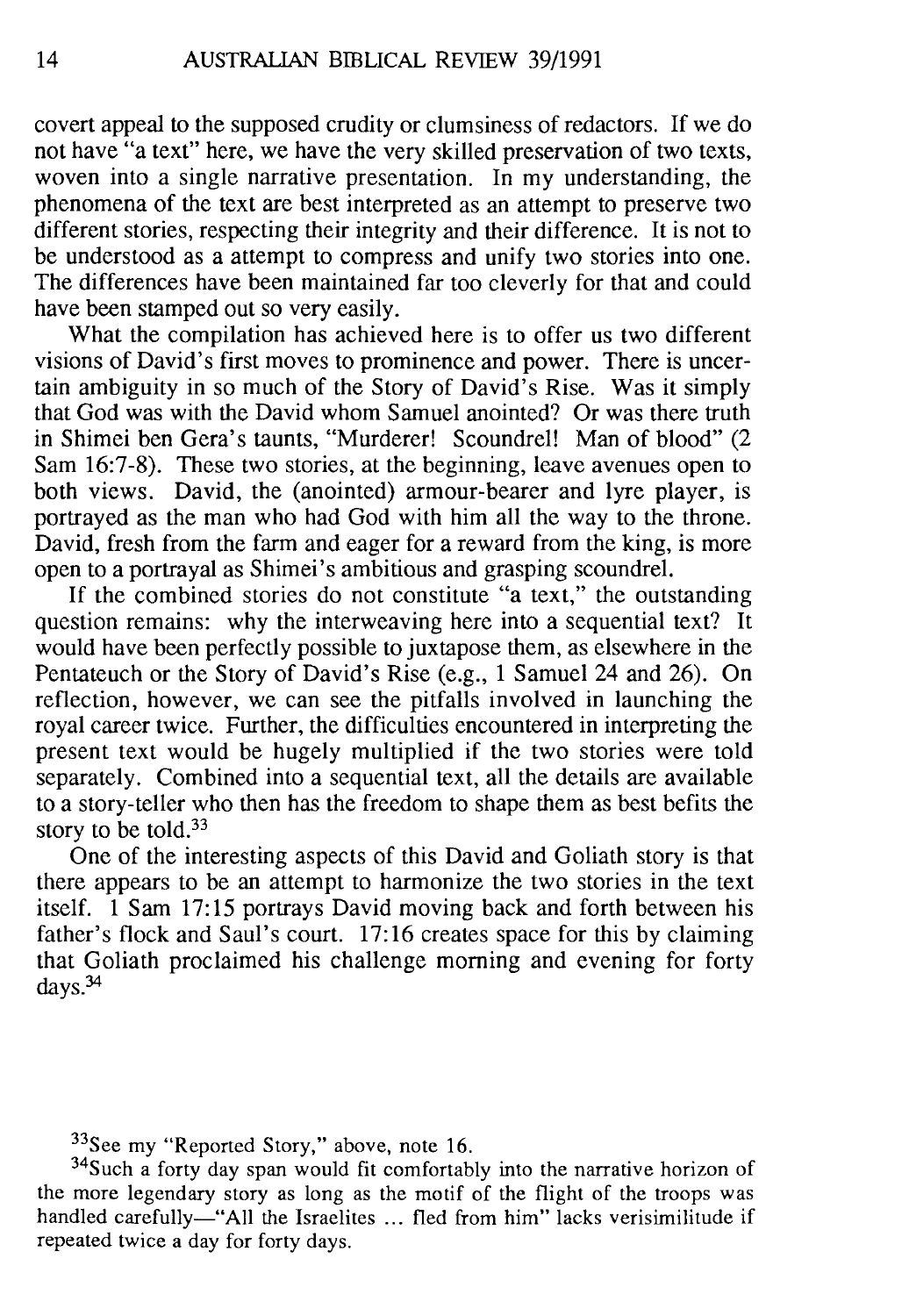Has such harmonization succeeded? In my judgement, it has not. Close inspection shows that it fails.35 But does that leave open a second way of reading the text in which we prescind from close inspection, a reading in which the unity of the text is foregrounded? We know that most unsuspecting readers of the flood story, the story of the deliverance at the sea, and the story of David and Goliath read these foregrounding the unity and leaving the issues of discontinuity unnoticed in the background. Once the critical perception of the nature of the text has been achieved, is there anything which disqualifies such a reading? I tend to think not. Such a reading is panoramic rather than close-up; it foregrounds unity rather than foregrounding diversity.

A panoramic reading can be greatly assisted by judiciously delimiting the text considered. If the David and Goliath story is begun at 1 Sam 17: 1 instead of 16: 14, the tension with the David who is already in Saul's service is lessened. If the story is stopped at 17:54, the problem of Saul's ignorance of David's identity is avoided. For many purposes surely this is a legitimate procedure.

#### 1 SAMUEL 7-12

The complexity of these chapters is well-known, with the claim to original texts, and prophetic and deuteronomistic overlays. To simplify brutally:

**-In** 1 Samuel 7, God delivers Israel at Samuel's intercession by thundering mightily and throwing the Philistines into confusion (7: 10).

**-In** 1 Samuel 8, the people demand a king in place of Samuel's sons, much to his displeasure, but he is instructed by God to set a king over them.

-In 1 Samuel 9: 1-10: 16, without any reference to this request, God acts to bring Saul before Samuel to be anointed king in order to deliver Israel from the Philistines—an action which is unnecessary in the light of thunderous divine power available through prophetic intercession.

**-In** 1 Samuel 10:17-27, despite having previously anointed him, Samuel uses oracular procedures such as the casting of lots to locate and identify Saul, in hiding, who is then acclaimed king.

 $35$ In fact, these two verses create considerable difficulties for close reading. Nevertheless it could be argued that since a modem scholar (e.g., Polzin) believes the unity of the text can be sustained, the ancient compiler might have thought the same. While perfectly possible, if that were the case it may also be possible that both ancient and modern were wrong in their judgement.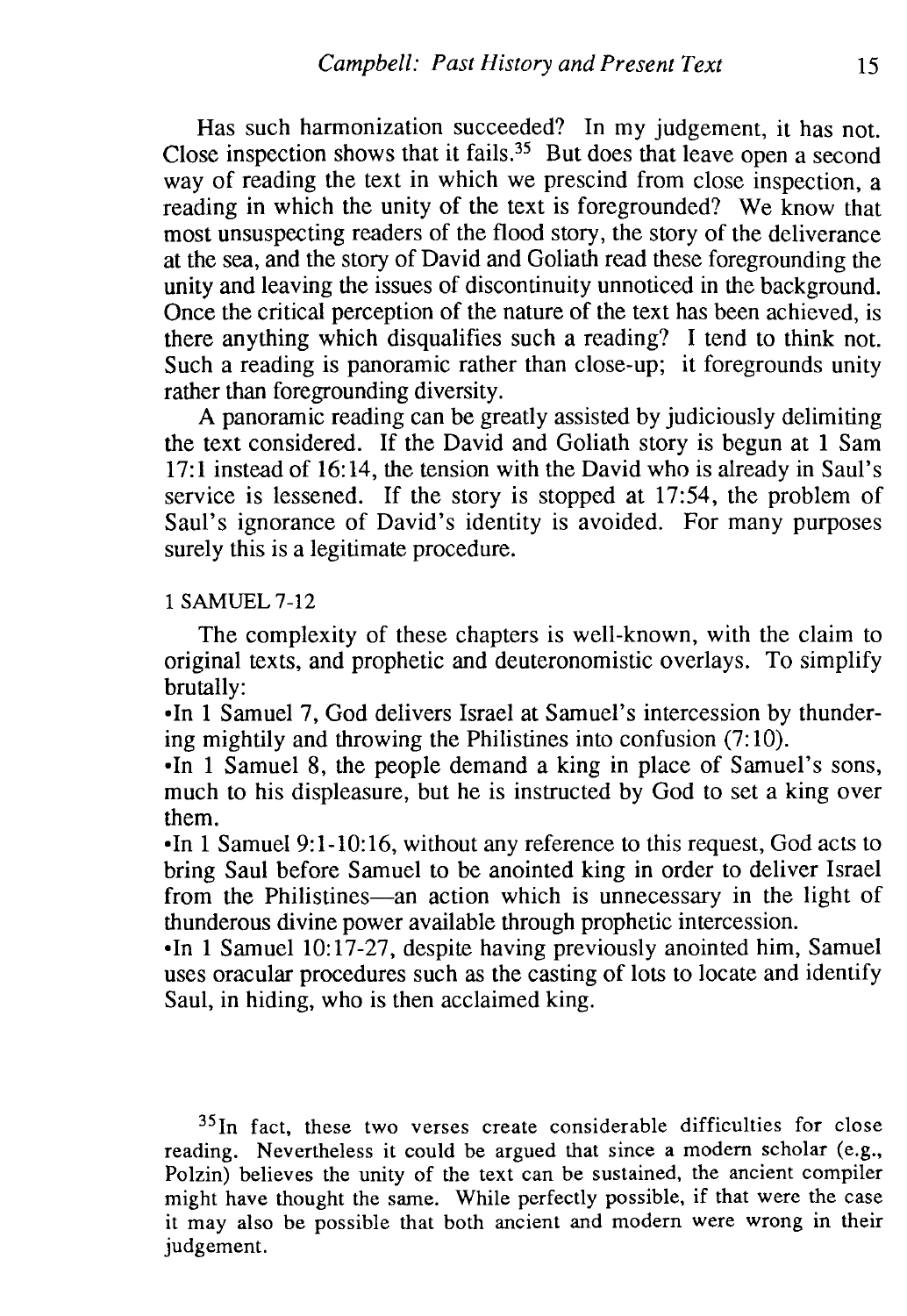-In 1 Samuel 11, a message reaches Saul, without any reference to his having been acclaimed king, and, empowered by the spirit, his military deliverance of a threatened town leads to his being crowned king at Gilgal. -In 1 Samuel 12, most of this is pulled together, with an emphasis on Israel's sin and Samuel's continued prophetic intercession.

In a panoramic foregrounding of unity, much of the detailed disunity of these chapters can be overlooked. But is the pursuit of unity the best and richest way to derive meaning from them? Careful redaction has been at work with what result? Not a unified narrative by a long chalk. Nor is it an explicitly discursive text. Rather, we have the juxtaposition of differing traditions, with implicit possibility for the discerning of meaning between them.<sup>36</sup> There is conservation of at least one viewpoint, juxtaposed with contradiction or major modification from other viewpoints, resulting in communication of the varying views in Israel about the emergence of the monarchy.

I think it fair to say that a text has been constituted by the careful and unconcealed juxtaposition of differing positions. Such an interpretation is justified in foregrounding the unity. The backgrounded diversity, not only between the blocks but above all within them, is immense and complex. I believe it is a fairer reading of the final text to recognize and respect the diversity, which has here been marshalled into line without being muted into unity.

## *Issues of Meaning Then and Now*

Turning to the question of meaning brings us within range of hermeneutic and literary theory. Without wishing to engage in the debates, there are certain elements worth a practitioner's while singling out.

The autonomy of a text is a gain since the days of Wimsatt and Beardsley which cannot be relinquished. As E. D. Hirsch notes, "Selfevidently a text can mean anything it has been understood to mean. If an ancient text has been interpreted as a Christian allegory, that is unanswerable proof that it can be so interpreted." $37$  It is equally significant that we

 $36$  Lyle M. Eslinger comments: "The existence of a text containing contradictory views should be assumed to present an examination of a controversy" *(Kingship of God in Crisis:* A *Close Reading of* 1 *Samuel 1-12*  [Sheffield: Almond, 1985] 38). Such an assumption seems to me thoroughly justifiable; Eslinger's scorn for a composite text stands in need of better justification than it gets. He manifests an appalling concept of historical critical interpretation (see p. 35).

37E. D. Hirsch, Jr., *The Aims of Interpretation* (Chicago: The Univ. of Chicago Press, 1976). It is useful to remember Hirsch's distinctions between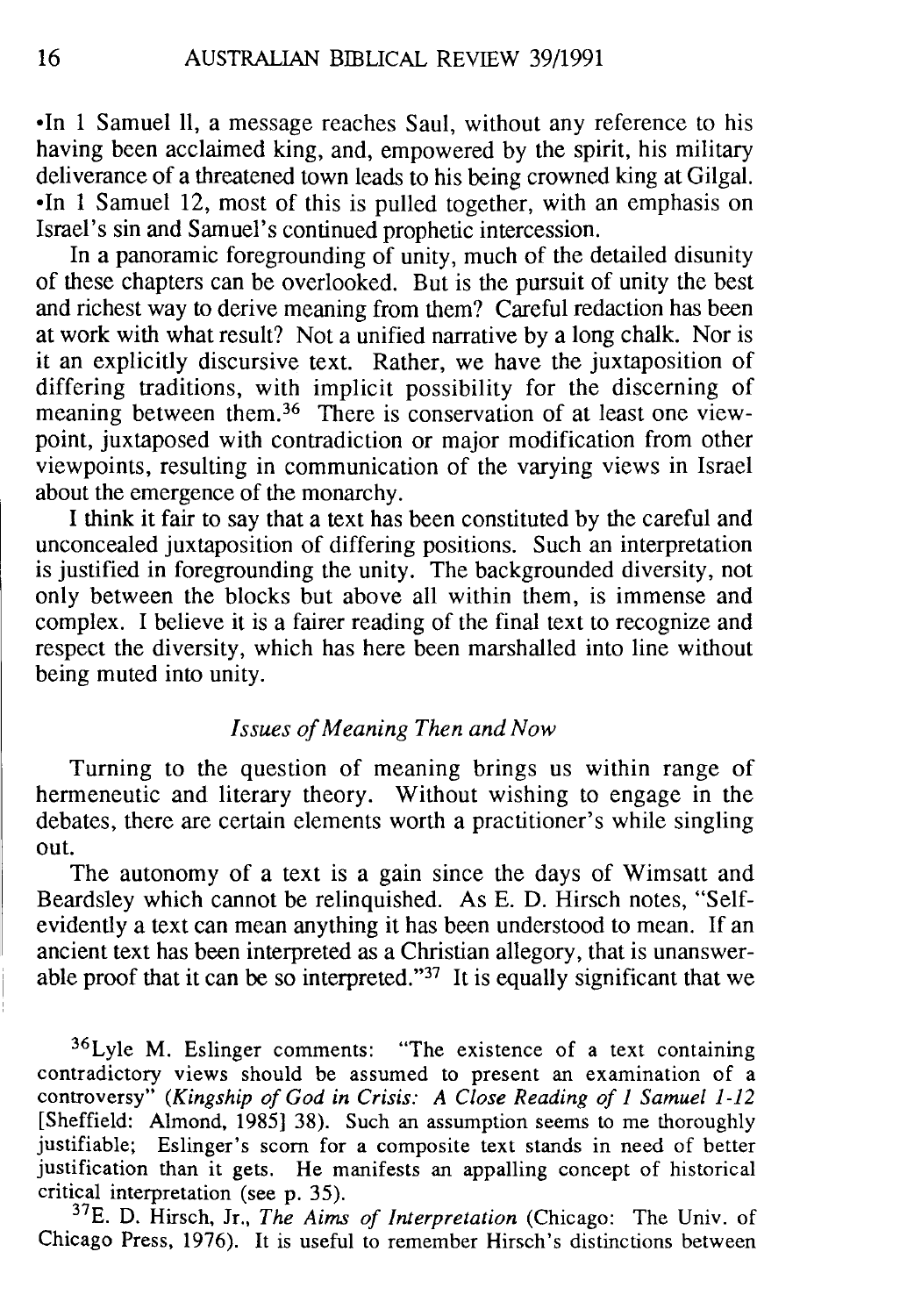are able to distinguish between a critical construal of an ancient text and its anachronistic interpretation as a Christian allegory.

Our increasing awareness of the inevitability and value of subjectivity in all interpretation, as in so much else of human activity, prepares us to forgo the claim to *the* definitive interpretation of a text. Any interpretation I propose is my interpretation of the text, as informed and as responsible as I know how, as adequately and fully controlled by the text as I am able to make it. It is not humility but hermeneutic which renounces all claim to the definitive.

For the biblical believer, the autonomy of a text cannot be used universally to separate the interpreter's understanding of it from its origin as the word of God (however that might be spelled out). The historical or incarnational quality of God's word is essential to most Christian and Jewish belief. It is ultimately an issue of the nature of God's word: on the one hand, is it written in clear or in code; on the other, is it free of the trammels of human ambiguity or is it richly enmeshed in them? If association with an author and the distinction between meaning then and meaning now are totally written off, the scriptures risk becoming either code or divorced from human involvement with God. Must either of these things happen?

If interpretation is always  $my$  interpretation, then it may be my interpretation of what it is appropriate for a text to mean now and my interpretation of what, in my best judgement, is appropriate for a text to have meant then, in the time of its composition.<sup>38</sup> The limits of my or our knowledge about "then" may often mean that this aspect of interpretation is more negative than positive. That is, it may more often permit us to exclude meanings which we have reasonable grounds to be sure do not apply, rather than giving us reasonable and positive grounds to affirm a particular meaning. It is meaning controlled by my informed and responsible reading of the text, in the light of what I am able to know of its time. It may not and need not be identical with the anachronistic meaning which an informed and responsible reading of the text suggests to me as appropriate for today.

Today, in a post-critical world, I believe there is room for both critical and creative readings of the biblical text, each in its proper settings. We may signal these with antithetical balance. A critical reading will need to be informed and responsible, with particular reference to the time and context of the composition of the text, but aware of today. A creative

original meaning and anachronistic meaning, and between meaning and significance, and their various combinations.

<sup>&</sup>lt;sup>38</sup>It is not my recovery of the author's meaning, but my interpretation of the text's meaning.